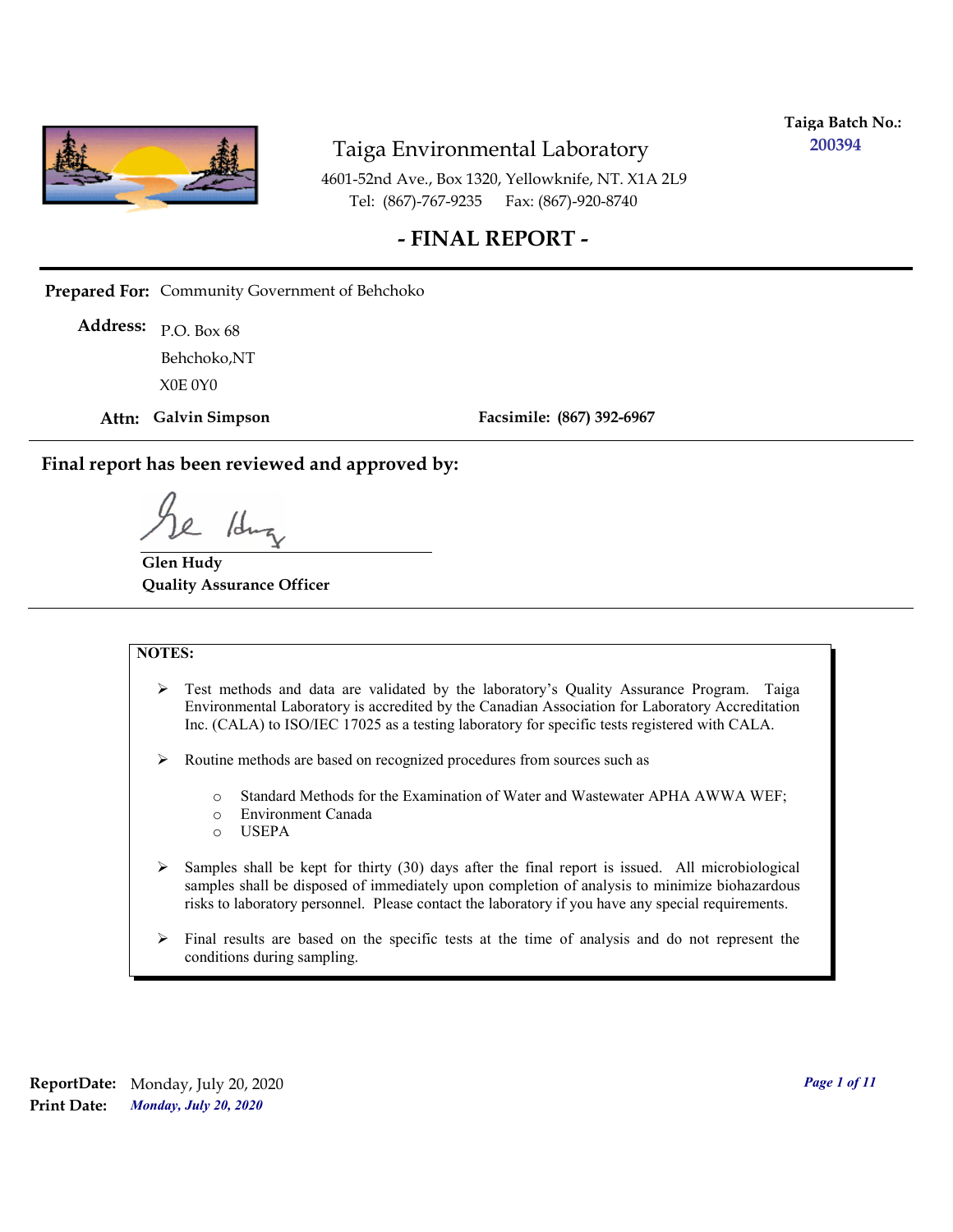

4601-52nd Ave., Box 1320, Yellowknife, NT. X1A 2L9 Tel: (867)-767-9235 Fax: (867)-920-8740

**Taiga Batch No.: 200394**

# **- CERTIFICATE OF ANALYSIS -**

#### **Client Sample ID:** SNP E2 Taiga Sample ID: 001

| <b>Report Status:</b>        | Final                 |
|------------------------------|-----------------------|
|                              | Location: Edzo Lagoon |
| <b>Sampling Time: 11:00</b>  |                       |
| Sampling Date: 08-Jul-20     |                       |
| Received Date: 08-Jul-20     |                       |
| Sample Type: Sewage          |                       |
| Client Project: W2014L3-0002 |                       |

| <b>Test Parameter</b>         | Result | Detection<br>Limit | Units      | Analysis<br>Date | Analytical<br>Method* | Qualifer |
|-------------------------------|--------|--------------------|------------|------------------|-----------------------|----------|
| <b>Inorganics - Nutrients</b> |        |                    |            |                  |                       |          |
| Ammonia as Nitrogen           | 8.06   | 0.005              | mg/L       | 09-Jul-20        | SM4500-NH3:G          |          |
| Biochemical Oxygen Demand     | 24     | 2                  | mg/L       | 09-Jul-20        | SM5210:B              |          |
| <b>CBOD</b>                   | 23     | $\overline{2}$     | mg/L       | 09-Jul-20        | SM5210:B              |          |
| Chemical Oxygen Demand        | 113    | 5                  | mg/L       | 09-Jul-20        | SM5220:D              |          |
| Nitrogen, Total               | 16.2   | 0.06               | mg/L       | $10$ -Jul-20     | ISO/TR 11905:1997(E)  |          |
| Organic Carbon, Total         | 45.0   | $0.5\,$            | mg/L       | 08-Jul-20        | SM5310:B              |          |
| Phosphorous, Total            | 0.642  | 0.002              | mg/L       | 09-Jul-20        | SM4500-P:D            |          |
| <b>Inorganics - Physicals</b> |        |                    |            |                  |                       |          |
| Alkalinity, Total (as CaCO3)  | 105    | $0.4\,$            | mg/L       | 08-Jul-20        | SM2320:B              |          |
| Conductivity, Specific (@25C) | 450    | $0.4\,$            | $\mu$ S/cm | 08-Jul-20        | SM2510:B              |          |
| pH                            | 8.69   |                    | pH units   | 08-Jul-20        | SM4500-H:B            |          |
| Solids, Total Suspended       | 24     | 3                  | mg/L       | 09-Jul-20        | SM2540:D              |          |
| Microbiology                  |        |                    |            |                  |                       |          |
| Coliforms, Fecal              | 400    | 100                | CFU/100mL  | 09-Jul-20        | SM9222:D              |          |
| Organics                      |        |                    |            |                  |                       |          |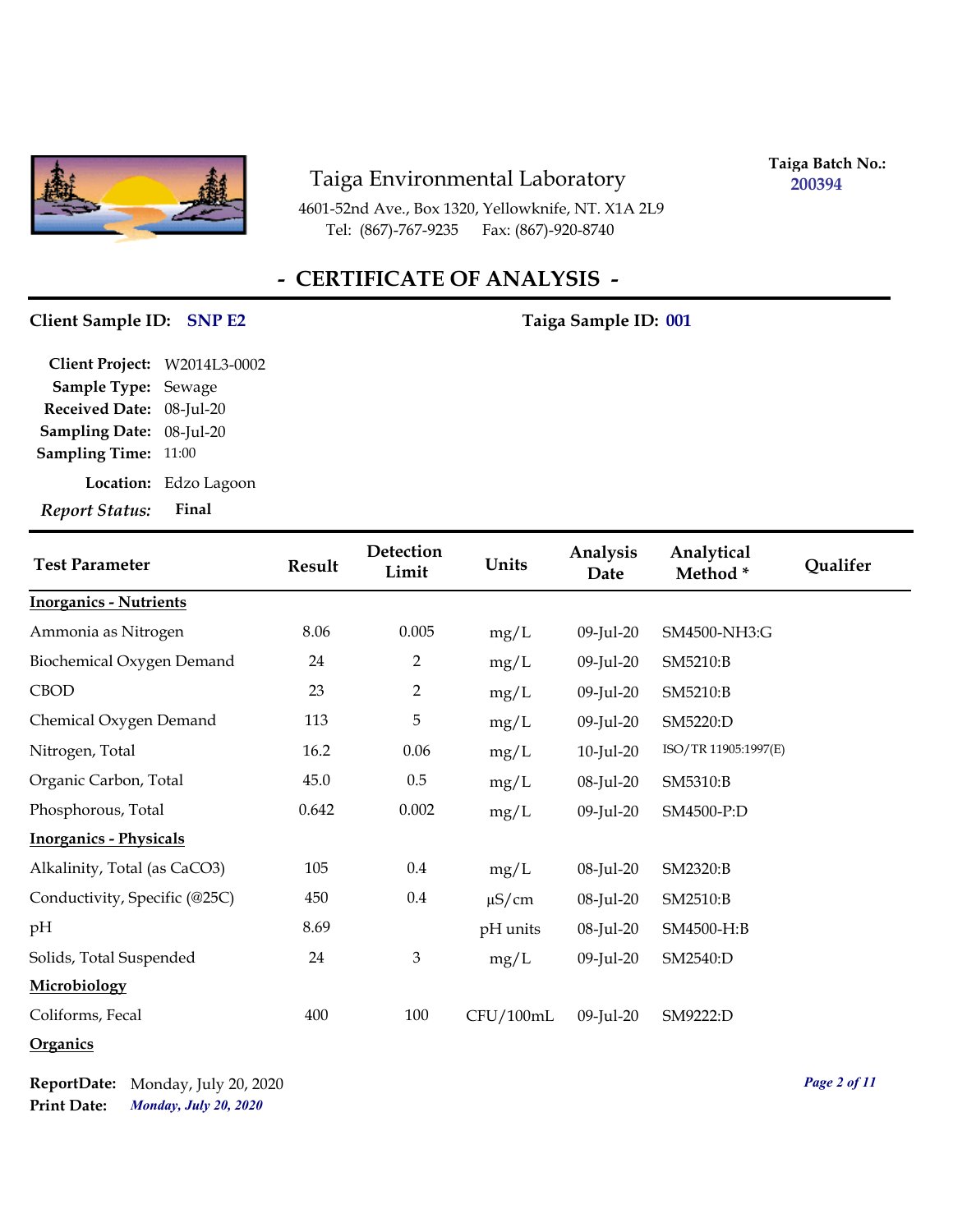

**Taiga Batch No.: 200394**

4601-52nd Ave., Box 1320, Yellowknife, NT. X1A 2L9 Tel: (867)-767-9235 Fax: (867)-920-8740

# **- CERTIFICATE OF ANALYSIS -**

| Client Sample ID: SNP E2        | Taiga Sample ID: 001 |         |           |           |                 |  |  |
|---------------------------------|----------------------|---------|-----------|-----------|-----------------|--|--|
| Hexane Extractable Material     | 2.0<br>$\,<$         | 2.0     | mg/L      | 10-Jul-20 | EPA1664A        |  |  |
| <b>Subcontracted Inorganics</b> |                      |         |           |           |                 |  |  |
| Calcium                         | 35.7                 | 0.05    | mg/L      | 15-Jul-20 | EPA200.2        |  |  |
| Magnesium                       | $10.8\,$             | 0.005   | mg/L      | 15-Jul-20 | EPA200.2        |  |  |
| NO2+NO3 - N                     | 0.0680               | 0.022   | mg/L      | 16-Jul-20 | EPA300.1        |  |  |
| Potassium                       | 7.24                 | 0.05    | mg/L      | 15-Jul-20 | EPA200.2        |  |  |
| Sodium                          | 21.1                 | 0.05    | mg/L      | 15-Jul-20 | EPA200.2        |  |  |
| <b>Subcontracted Organics</b>   |                      |         |           |           |                 |  |  |
| Phenols, Total                  | < 0.0010             | 0.001   | mg/L      | 15-Jul-20 | AB ENV.06537    |  |  |
| <b>Trace Metals, Total</b>      |                      |         |           |           |                 |  |  |
| Aluminum                        | 333                  | 5       | $\mu g/L$ | 14-Jul-20 | EPA200.8        |  |  |
| Antimony                        | 0.2                  | 0.1     | $\mu g/L$ | 14-Jul-20 | EPA200.8        |  |  |
| Arsenic                         | 0.9                  | $0.2\,$ | $\mu g/L$ | 14-Jul-20 | EPA200.8        |  |  |
| Barium                          | 21.9                 | $0.1\,$ | $\mu g/L$ | 14-Jul-20 | <b>EPA200.8</b> |  |  |
| Beryllium                       | ~< 0.1               | 0.1     | $\mu g/L$ | 14-Jul-20 | <b>EPA200.8</b> |  |  |
| Bismuth                         | 0.8                  | 0.2     | $\mu g/L$ | 14-Jul-20 | EPA200.8        |  |  |
| Boron                           | 157                  | 0.9     | $\mu g/L$ | 14-Jul-20 | EPA200.8        |  |  |
| Cadmium                         | ~< 0.1               | 0.1     | $\mu g/L$ | 14-Jul-20 | EPA200.8        |  |  |
| Cesium                          | ~< 0.1               | 0.1     | $\mu g/L$ | 14-Jul-20 | EPA200.8        |  |  |
| Chromium                        | 0.2                  | $0.1\,$ | $\mu g/L$ | 14-Jul-20 | EPA200.8        |  |  |
| Cobalt                          | 0.3                  | 0.1     | $\mu g/L$ | 14-Jul-20 | <b>EPA200.8</b> |  |  |
| Copper                          | 17.1                 | 0.2     | $\mu g/L$ | 14-Jul-20 | EPA200.8        |  |  |
| Iron                            | 175                  | 5       | $\mu g/L$ | 14-Jul-20 | EPA200.8        |  |  |
| Lead                            | 0.2                  | 0.1     | $\mu g/L$ | 14-Jul-20 | EPA200.8        |  |  |
| Lithium                         | 4.2                  | 0.2     | $\mu$ g/L | 14-Jul-20 | EPA200.8        |  |  |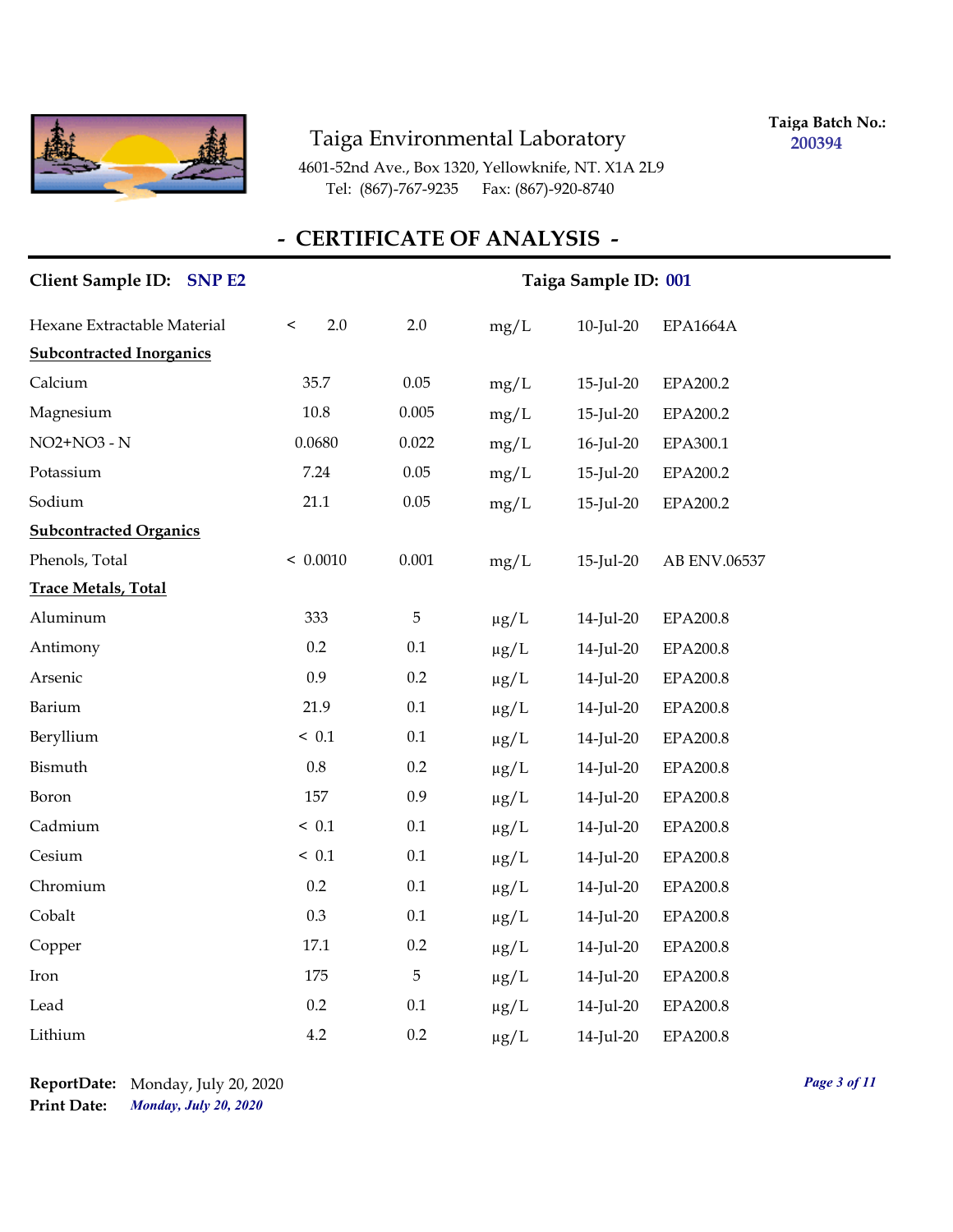

**Taiga Batch No.: 200394**

4601-52nd Ave., Box 1320, Yellowknife, NT. X1A 2L9 Tel: (867)-767-9235 Fax: (867)-920-8740

#### **- CERTIFICATE OF ANALYSIS -**

# **Client Sample ID:** SNP E2 Taiga Sample ID: 001 Manganese 116 0.1 μg/L 14-Jul-20 EPA200.8 Mercury < 0.01 0.01 µg/L 14-Jul-20 EPA200.8 Molybdenum 0.8 0.1 µg/L 14-Jul-20 EPA200.8 Nickel 1.1 0.1 µg/L 14-Jul-20 EPA200.8 Rubidium 7.6 0.1 µg/L 14-Jul-20 EPA200.8 Selenium < 0.5 0.5 µg/L 14-Jul-20 EPA200.8 Silver < 0.1 0.1 µg/L 14-Jul-20 EPA200.8 Strontium 205 0.1 µg/L 14-Jul-20 EPA200.8 Thallium  $\leq 0.1$   $0.1$   $\mu$ g/L  $14$ -Jul-20 EPA200.8 Tin 0.3 0.1 µg/L 14-Jul-20 EPA200.8 Titanium 4.3 0.1 µg/L 14-Jul-20 EPA200.8 Uranium 0.2 0.1 µg/L 14-Jul-20 EPA200.8 Vanadium 0.3 0.1 µg/L 14-Jul-20 EPA200.8 Zinc 20.1 5 µg/L 14-Jul-20 EPA200.8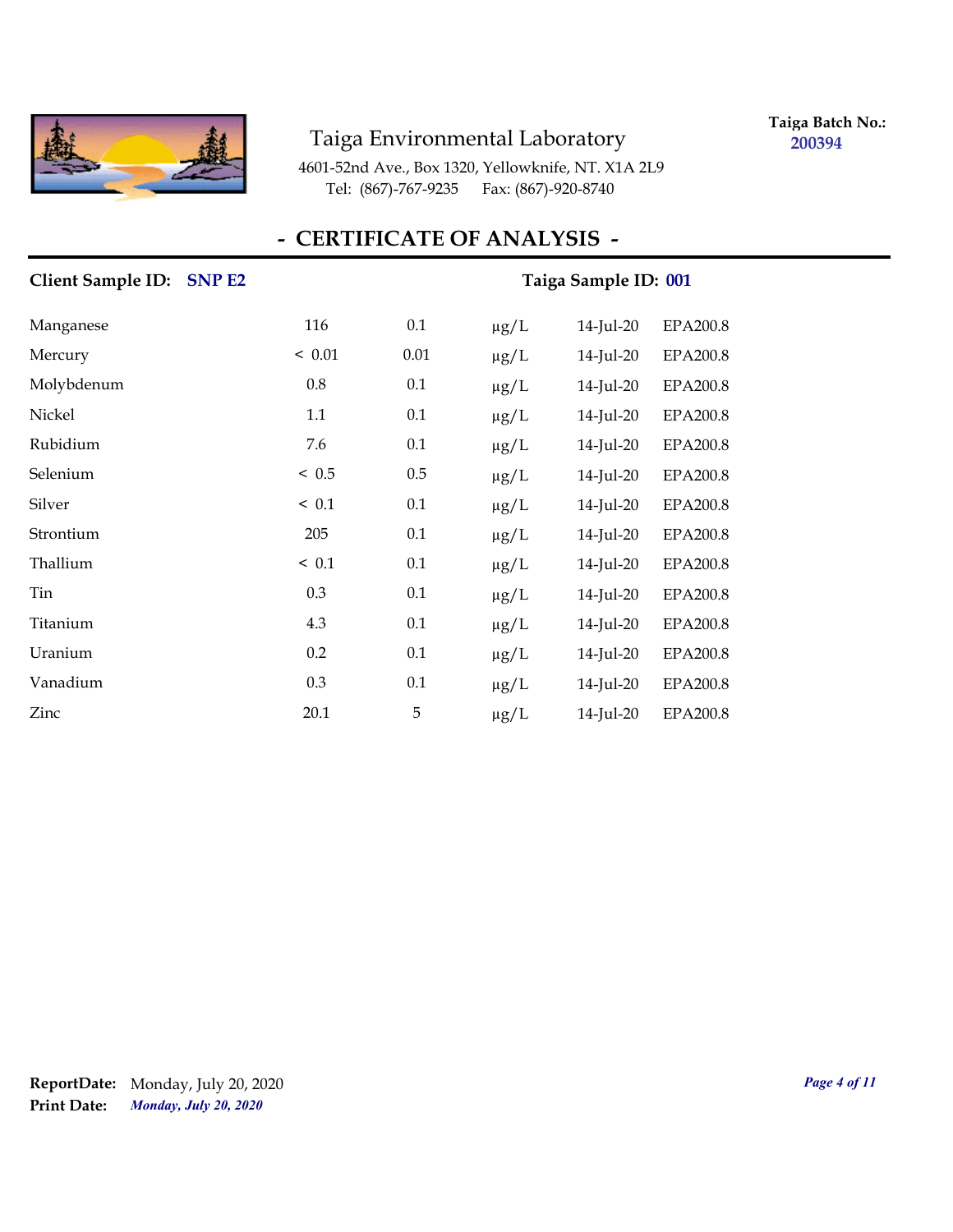

**Taiga Batch No.: 200394**

4601-52nd Ave., Box 1320, Yellowknife, NT. X1A 2L9 Tel: (867)-767-9235 Fax: (867)-920-8740

# **- CERTIFICATE OF ANALYSIS -**

#### **Client Sample ID: Taiga Sample ID: SNP E3 002**

| Final                              |
|------------------------------------|
| Location: Edzo Lagoon              |
| <b>Sampling Time: 11:00</b>        |
| 08-Jul-20<br><b>Sampling Date:</b> |
| Received Date: 08-Jul-20           |
| Sample Type: Sewage                |
| Client Project: W2014L3-0002       |
|                                    |

| <b>Test Parameter</b>         | <b>Result</b> | Detection<br>Limit | Units      | Analysis<br>Date | Analytical<br>Method* | Qualifer |
|-------------------------------|---------------|--------------------|------------|------------------|-----------------------|----------|
| <b>Inorganics - Nutrients</b> |               |                    |            |                  |                       |          |
| Ammonia as Nitrogen           | 18.6          | 0.005              | mg/L       | 09-Jul-20        | SM4500-NH3:G          |          |
| Biochemical Oxygen Demand     | 46            | 2                  | mg/L       | 09-Jul-20        | SM5210:B              |          |
| <b>CBOD</b>                   | 44            | $\overline{2}$     | mg/L       | 09-Jul-20        | SM5210:B              |          |
| Chemical Oxygen Demand        | 318           | 100                | mg/L       | 09-Jul-20        | SM5220:D              | 210      |
| Nitrogen, Total               | 35.0          | 0.06               | mg/L       | 10-Jul-20        | ISO/TR 11905:1997(E)  |          |
| Organic Carbon, Total         | 75.9          | 0.5                | mg/L       | 08-Jul-20        | SM5310:B              |          |
| Phosphorous, Total            | 3.90          | 0.002              | mg/L       | 09-Jul-20        | SM4500-P:D            |          |
| <b>Inorganics - Physicals</b> |               |                    |            |                  |                       |          |
| Alkalinity, Total (as CaCO3)  | 167           | 0.4                | mg/L       | 08-Jul-20        | SM2320:B              |          |
| Conductivity, Specific (@25C) | 551           | $0.4\,$            | $\mu$ S/cm | 08-Jul-20        | SM2510:B              |          |
| pH                            | 7.30          |                    | pH units   | 08-Jul-20        | SM4500-H:B            |          |
| Solids, Total Suspended       | 408           | $\mathfrak{Z}$     | mg/L       | 09-Jul-20        | SM2540:D              |          |
| Microbiology                  |               |                    |            |                  |                       |          |
| Coliforms, Fecal              | 11200         | 100                | CFU/100mL  | 09-Jul-20        | SM9222:D              |          |
| <b>Organics</b>               |               |                    |            |                  |                       |          |
| Hexane Extractable Material   | 8.0           | 2.0                | mg/L       | $10$ -Jul-20     | <b>EPA1664A</b>       |          |

*Monday, July 20, 2020* **Print Date: ReportDate:** Monday, July 20, 2020 *Page 5 of 11*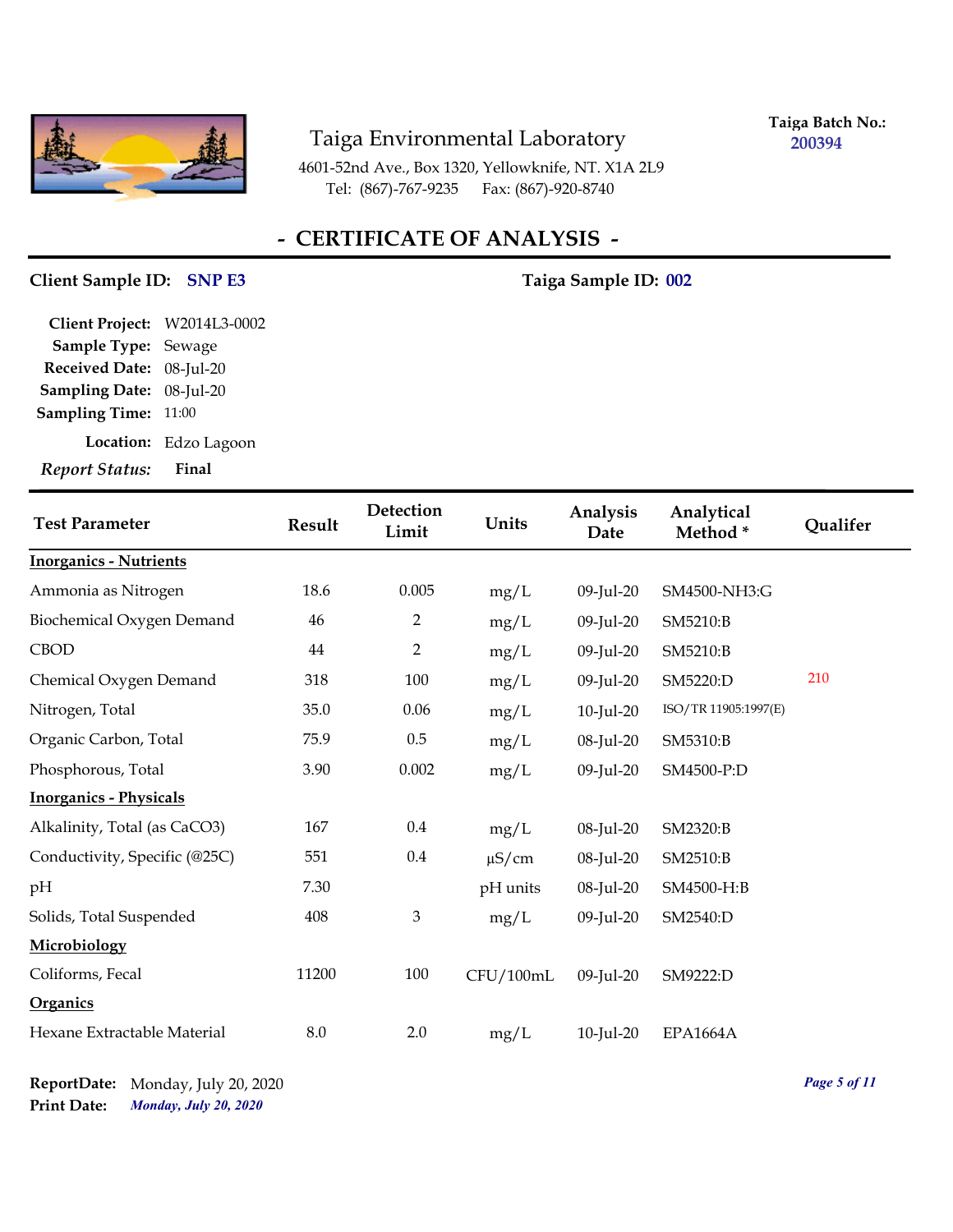

**Taiga Batch No.: 200394**

4601-52nd Ave., Box 1320, Yellowknife, NT. X1A 2L9 Tel: (867)-767-9235 Fax: (867)-920-8740

# **- CERTIFICATE OF ANALYSIS -**

| Client Sample ID: SNP E3        |         | Taiga Sample ID: 002 |           |              |                 |  |  |  |  |
|---------------------------------|---------|----------------------|-----------|--------------|-----------------|--|--|--|--|
| <b>Subcontracted Inorganics</b> |         |                      |           |              |                 |  |  |  |  |
| Calcium                         | 37.2    | 0.05                 | mg/L      | $15$ -Jul-20 | EPA200.2        |  |  |  |  |
| Magnesium                       | 11.3    | 0.005                | mg/L      | $15$ -Jul-20 | EPA200.2        |  |  |  |  |
| NO2+NO3 - N                     | 0.0570  | 0.022                | mg/L      | 16-Jul-20    | EPA300.1        |  |  |  |  |
| Potassium                       | 7.28    | 0.05                 | mg/L      | $15$ -Jul-20 | EPA200.2        |  |  |  |  |
| Sodium                          | 20.4    | 0.05                 | mg/L      | $15$ -Jul-20 | EPA200.2        |  |  |  |  |
| <b>Subcontracted Organics</b>   |         |                      |           |              |                 |  |  |  |  |
| Phenols, Total                  | 0.0033  | 0.001                | mg/L      | $15$ -Jul-20 | AB ENV.06537    |  |  |  |  |
| <b>Trace Metals, Total</b>      |         |                      |           |              |                 |  |  |  |  |
| Aluminum                        | 4330    | 5                    | $\mu g/L$ | 14-Jul-20    | EPA200.8        |  |  |  |  |
| Antimony                        | 0.6     | 0.1                  | $\mu g/L$ | 14-Jul-20    | <b>EPA200.8</b> |  |  |  |  |
| Arsenic                         | 2.1     | 0.2                  | $\mu g/L$ | 14-Jul-20    | <b>EPA200.8</b> |  |  |  |  |
| Barium                          | 67.1    | 0.1                  | $\mu g/L$ | 14-Jul-20    | <b>EPA200.8</b> |  |  |  |  |
| Beryllium                       | ~< 0.1  | 0.1                  | $\mu g/L$ | 14-Jul-20    | EPA200.8        |  |  |  |  |
| Bismuth                         | 8.2     | 0.2                  | $\mu g/L$ | 14-Jul-20    | <b>EPA200.8</b> |  |  |  |  |
| Boron                           | 152     | 0.9                  | $\mu g/L$ | 14-Jul-20    | <b>EPA200.8</b> |  |  |  |  |
| Cadmium                         | 0.2     | 0.1                  | $\mu g/L$ | 14-Jul-20    | <b>EPA200.8</b> |  |  |  |  |
| Cesium                          | $0.1\,$ | 0.1                  | $\mu g/L$ | 14-Jul-20    | <b>EPA200.8</b> |  |  |  |  |
| Chromium                        | 2.2     | 0.1                  | $\mu g/L$ | 14-Jul-20    | EPA200.8        |  |  |  |  |
| Cobalt                          | 1.8     | 0.1                  | $\mu g/L$ | 14-Jul-20    | EPA200.8        |  |  |  |  |
| Copper                          | 97.4    | 0.2                  | $\mu g/L$ | 14-Jul-20    | EPA200.8        |  |  |  |  |
| Iron                            | 3000    | 5                    | $\mu g/L$ | 14-Jul-20    | <b>EPA200.8</b> |  |  |  |  |
| Lead                            | 1.5     | 0.1                  | $\mu g/L$ | 14-Jul-20    | <b>EPA200.8</b> |  |  |  |  |
| Lithium                         | 5.2     | 0.2                  | $\mu g/L$ | 14-Jul-20    | EPA200.8        |  |  |  |  |
| Manganese                       | 400     | 0.1                  | $\mu$ g/L | 14-Jul-20    | EPA200.8        |  |  |  |  |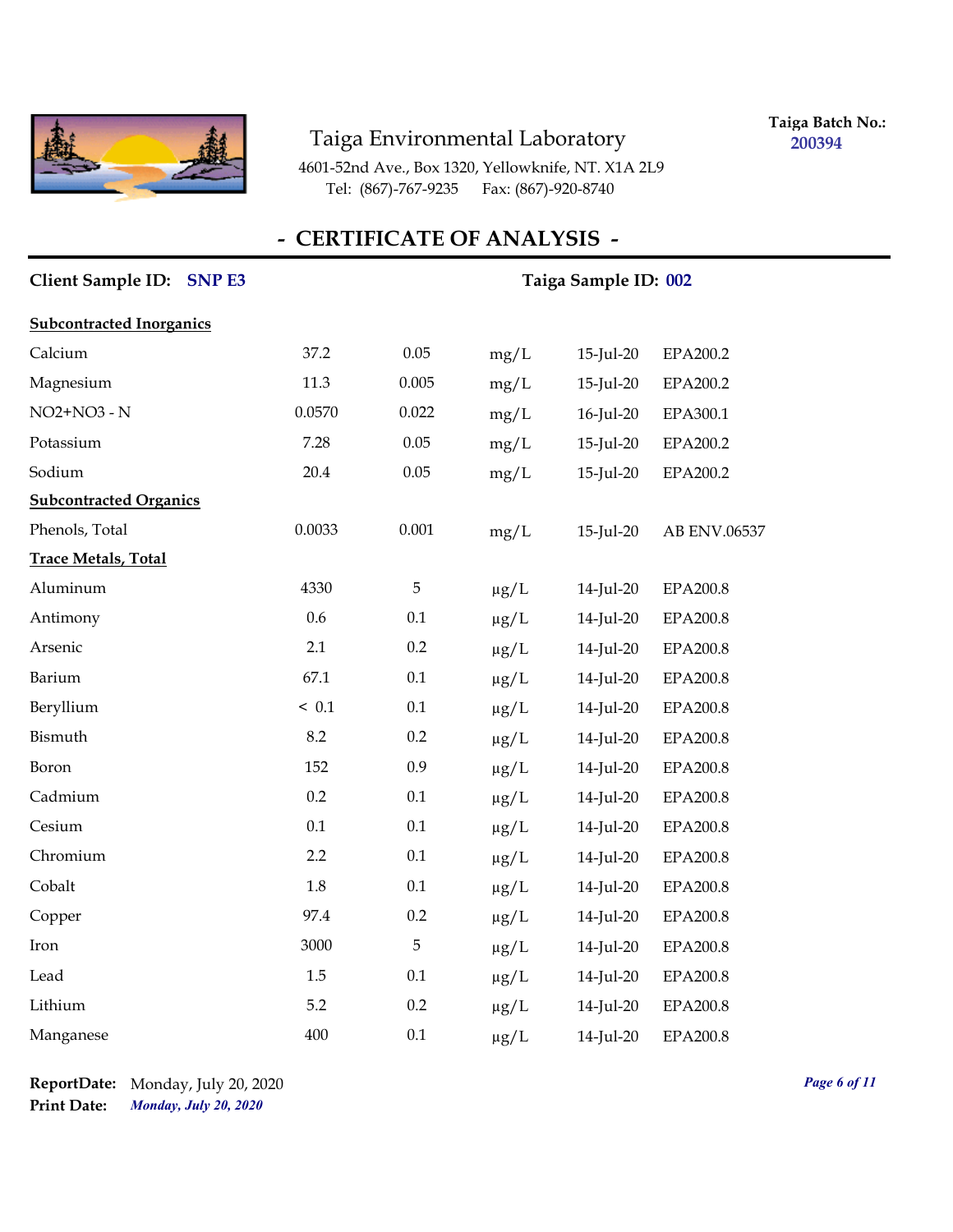

**Taiga Batch No.: 200394**

4601-52nd Ave., Box 1320, Yellowknife, NT. X1A 2L9 Tel: (867)-767-9235 Fax: (867)-920-8740

### **- CERTIFICATE OF ANALYSIS -**

# Client Sample ID: SNP E3 Taiga Sample ID: 002 Mercury 0.02 0.01 µg/L 14-Jul-20 EPA200.8 Molybdenum 3.7 0.1 µg/L 14-Jul-20 EPA200.8 Nickel 3.6 0.1 µg/L 14-Jul-20 EPA200.8 Rubidium 9.2 0.1 µg/L 14-Jul-20 EPA200.8 Selenium < 0.5 0.5 µg/L 14-Jul-20 EPA200.8 Silver 0.1 0.1 µg/L 14-Jul-20 EPA200.8 Strontium 226 0.1 µg/L 14-Jul-20 EPA200.8 Thallium  $\leq 0.1$   $0.1$   $\mu$ g/L  $14$ -Jul-20 EPA200.8 Tin 1.1 0.1 µg/L 14-Jul-20 EPA200.8 Titanium 43.7 0.1 µg/L 14-Jul-20 EPA200.8 Uranium 0.5 0.1 µg/L 14-Jul-20 EPA200.8 Vanadium 2.2 0.1 µg/L 14-Jul-20 EPA200.8 Zinc 125 5 µg/L 14-Jul-20 EPA200.8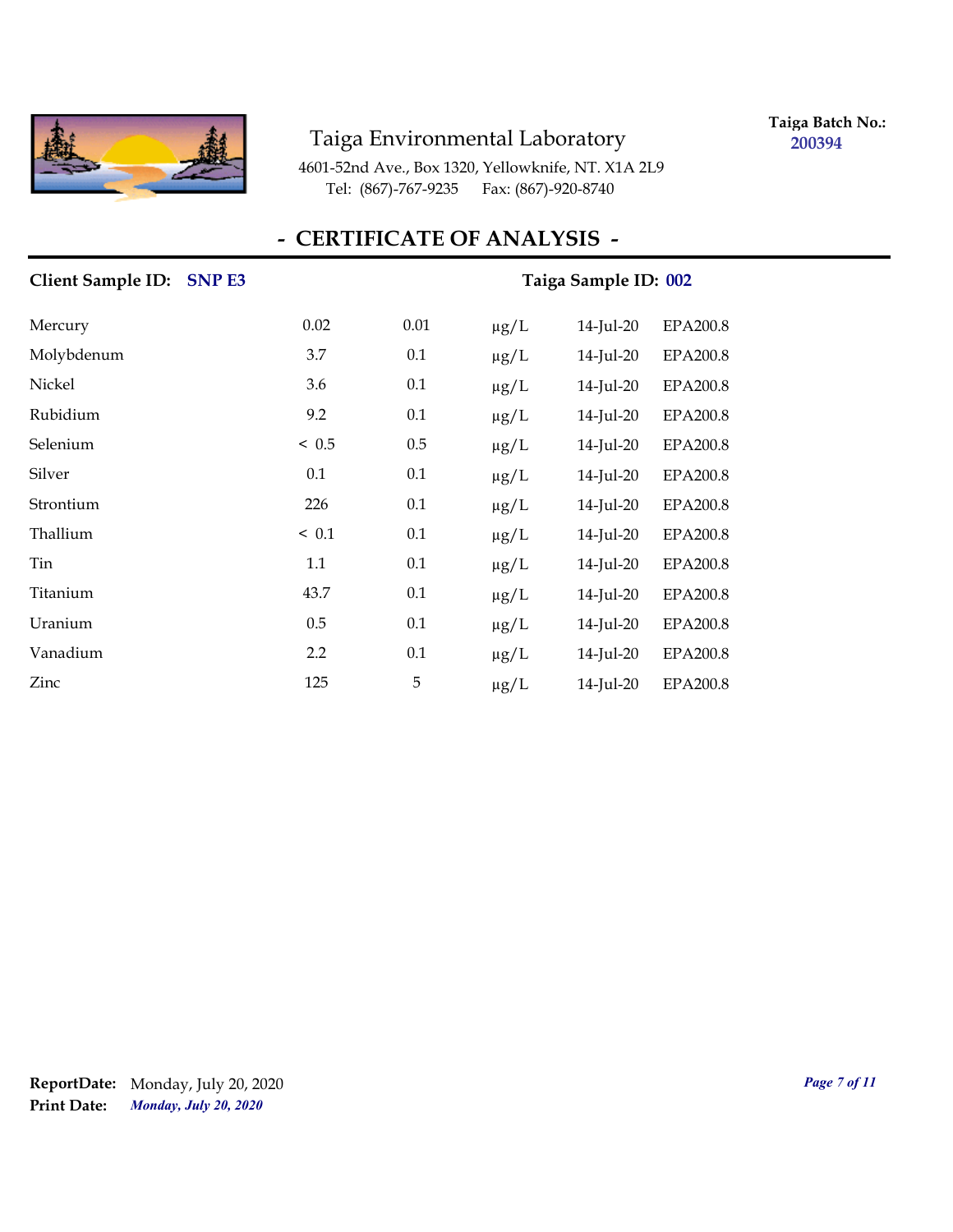

**Taiga Batch No.: 200394**

4601-52nd Ave., Box 1320, Yellowknife, NT. X1A 2L9 Tel: (867)-767-9235 Fax: (867)-920-8740

# **- CERTIFICATE OF ANALYSIS -**

#### **Client Sample ID: Taiga Sample ID: E4 003**

| Final                              |
|------------------------------------|
| Location: Edzo Lagoon              |
| <b>Sampling Time: 11:00</b>        |
| 08-Jul-20<br><b>Sampling Date:</b> |
| Received Date: 08-Jul-20           |
| Sample Type: Sewage                |
| Client Project: W2014L3-0002       |
|                                    |

| <b>Test Parameter</b>         | Result         | Detection<br>Limit | Units      | Analysis<br>Date | Analytical<br>Method* | Qualifer |
|-------------------------------|----------------|--------------------|------------|------------------|-----------------------|----------|
| <b>Inorganics - Nutrients</b> |                |                    |            |                  |                       |          |
| Ammonia as Nitrogen           | 0.011          | 0.005              | mg/L       | 09-Jul-20        | SM4500-NH3:G          |          |
| Biochemical Oxygen Demand     | 16             | 2                  | mg/L       | 09-Jul-20        | SM5210:B              |          |
| <b>CBOD</b>                   | 17             | $\overline{2}$     | mg/L       | 09-Jul-20        | SM5210:B              |          |
| Chemical Oxygen Demand        | 158            | 10                 | mg/L       | 09-Jul-20        | SM5220:D              | 210      |
| Nitrogen, Total               | 6.83           | 0.06               | mg/L       | 10-Jul-20        | ISO/TR 11905:1997(E)  |          |
| Organic Carbon, Total         | 39.3           | 0.5                | mg/L       | 08-Jul-20        | SM5310:B              |          |
| Phosphorous, Total            | 0.774          | 0.002              | mg/L       | 09-Jul-20        | SM4500-P:D            |          |
| <b>Inorganics - Physicals</b> |                |                    |            |                  |                       |          |
| Alkalinity, Total (as CaCO3)  | 117            | 0.4                | mg/L       | 08-Jul-20        | SM2320:B              |          |
| Conductivity, Specific (@25C) | 579            | 0.4                | $\mu$ S/cm | 08-Jul-20        | SM2510:B              |          |
| pH                            | 7.19           |                    | pH units   | 08-Jul-20        | SM4500-H:B            |          |
| Solids, Total Suspended       | 623            | 3                  | mg/L       | 09-Jul-20        | SM2540:D              |          |
| Microbiology                  |                |                    |            |                  |                       |          |
| Coliforms, Fecal              | 270            | $10\,$             | CFU/100mL  | 09-Jul-20        | SM9222:D              |          |
| Organics                      |                |                    |            |                  |                       |          |
| Hexane Extractable Material   | 2.0<br>$\,<\,$ | 2.0                | mg/L       | 10-Jul-20        | <b>EPA1664A</b>       |          |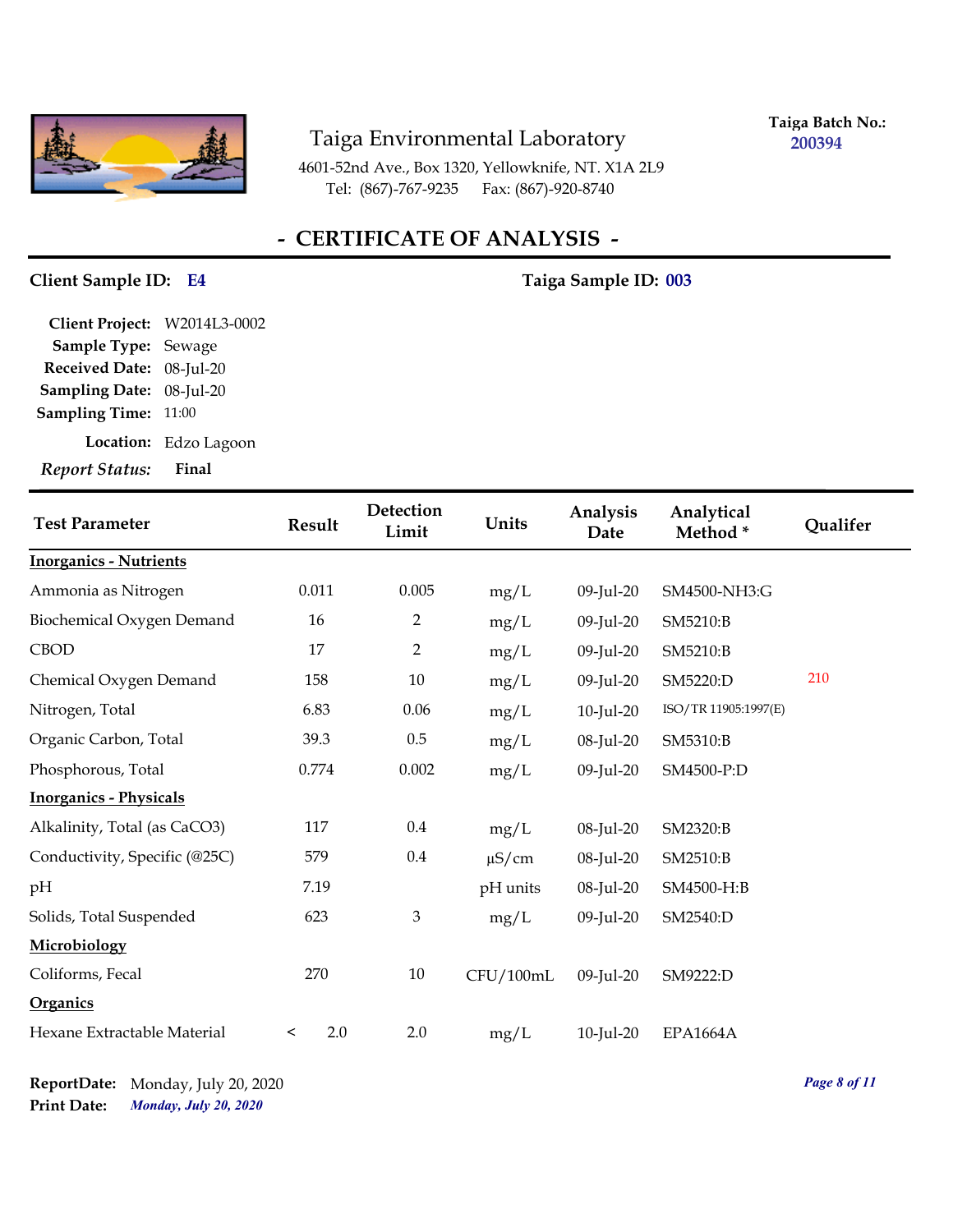

**Taiga Batch No.: 200394**

4601-52nd Ave., Box 1320, Yellowknife, NT. X1A 2L9 Tel: (867)-767-9235 Fax: (867)-920-8740

# **- CERTIFICATE OF ANALYSIS -**

| Client Sample ID: E4            |          | Taiga Sample ID: 003 |           |              |                 |  |  |  |
|---------------------------------|----------|----------------------|-----------|--------------|-----------------|--|--|--|
| <b>Subcontracted Inorganics</b> |          |                      |           |              |                 |  |  |  |
| Calcium                         | 46.8     | 0.05                 | mg/L      | $15$ -Jul-20 | EPA200.2        |  |  |  |
| Magnesium                       | 20.1     | 0.005                | mg/L      | $15$ -Jul-20 | EPA200.2        |  |  |  |
| NO2+NO3 - N                     | < 0.0220 | 0.022                | mg/L      | 16-Jul-20    | EPA300.1        |  |  |  |
| Potassium                       | 3.43     | 0.05                 | mg/L      | 15-Jul-20    | EPA200.2        |  |  |  |
| Sodium                          | 36.0     | 0.05                 | mg/L      | $15$ -Jul-20 | EPA200.2        |  |  |  |
| <b>Subcontracted Organics</b>   |          |                      |           |              |                 |  |  |  |
| Phenols, Total                  | 0.0012   | 0.001                | mg/L      | 15-Jul-20    | AB ENV.06537    |  |  |  |
| <b>Trace Metals, Total</b>      |          |                      |           |              |                 |  |  |  |
| Aluminum                        | 20.7     | 5                    | $\mu g/L$ | 14-Jul-20    | EPA200.8        |  |  |  |
| Antimony                        | < 0.1    | 0.1                  | $\mu g/L$ | 14-Jul-20    | <b>EPA200.8</b> |  |  |  |
| Arsenic                         | 1.3      | 0.2                  | $\mu g/L$ | 14-Jul-20    | <b>EPA200.8</b> |  |  |  |
| Barium                          | 23.3     | 0.1                  | $\mu g/L$ | 14-Jul-20    | EPA200.8        |  |  |  |
| Beryllium                       | ~< 0.1   | 0.1                  | $\mu g/L$ | 14-Jul-20    | EPA200.8        |  |  |  |
| Bismuth                         | ~< 0.2   | 0.2                  | $\mu g/L$ | 14-Jul-20    | EPA200.8        |  |  |  |
| Boron                           | 119      | 0.9                  | $\mu$ g/L | 14-Jul-20    | <b>EPA200.8</b> |  |  |  |
| Cadmium                         | ~< 0.1   | 0.1                  | $\mu g/L$ | 14-Jul-20    | EPA200.8        |  |  |  |
| Cesium                          | ~< 0.1   | 0.1                  | $\mu g/L$ | 14-Jul-20    | EPA200.8        |  |  |  |
| Chromium                        | 0.1      | 0.1                  | $\mu g/L$ | 14-Jul-20    | <b>EPA200.8</b> |  |  |  |
| Cobalt                          | 0.3      | $0.1\,$              | $\mu$ g/L | 14-Jul-20    | <b>EPA200.8</b> |  |  |  |
| Copper                          | 0.3      | 0.2                  | $\mu g/L$ | 14-Jul-20    | <b>EPA200.8</b> |  |  |  |
| Iron                            | 141      | 5                    | $\mu g/L$ | 14-Jul-20    | EPA200.8        |  |  |  |
| Lead                            | ~< 0.1   | 0.1                  | $\mu g/L$ | 14-Jul-20    | EPA200.8        |  |  |  |
| Lithium                         | 8.3      | 0.2                  | $\mu$ g/L | 14-Jul-20    | <b>EPA200.8</b> |  |  |  |
| Manganese                       | 412      | 0.1                  | $\mu$ g/L | 14-Jul-20    | EPA200.8        |  |  |  |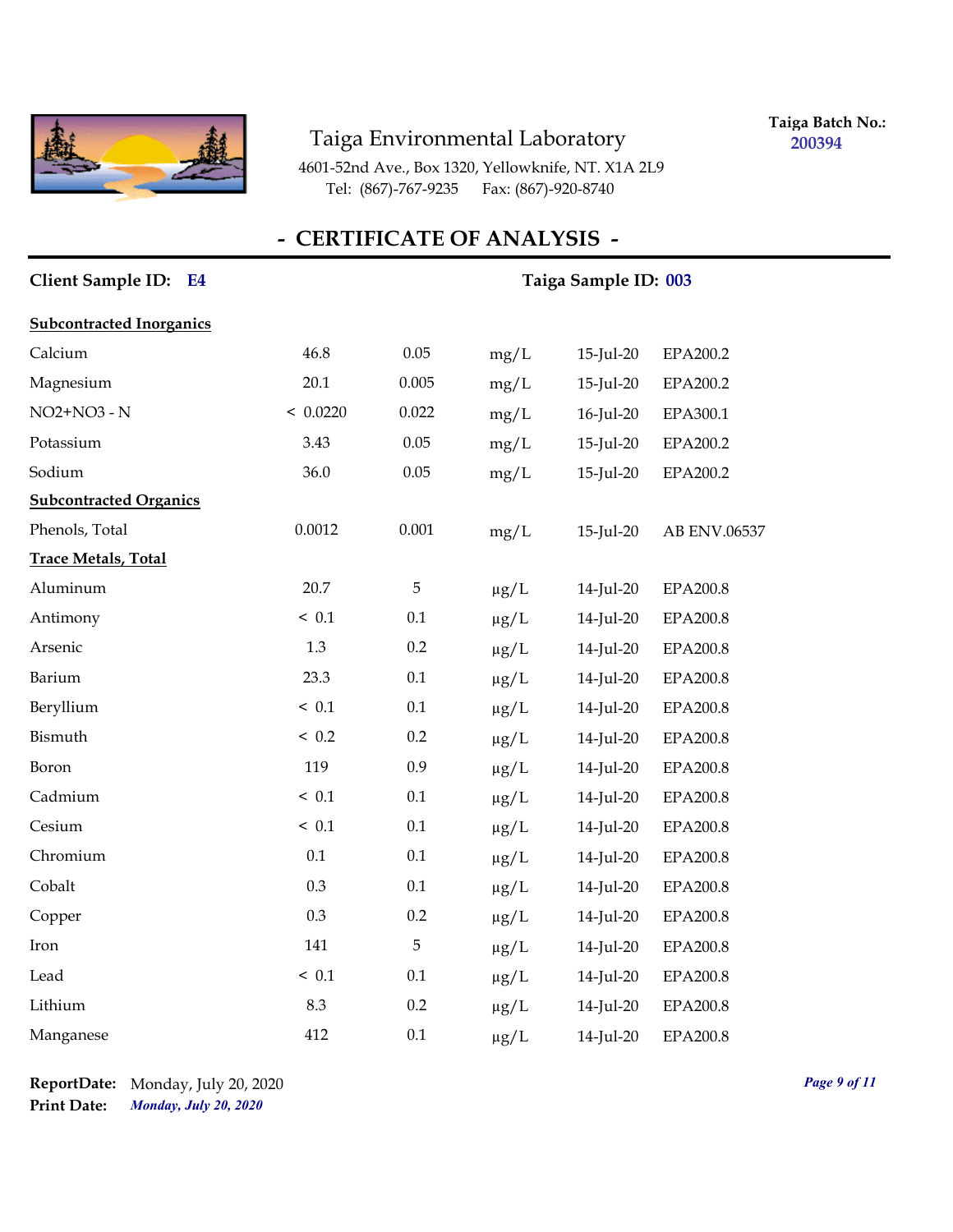

**Taiga Batch No.: 200394**

4601-52nd Ave., Box 1320, Yellowknife, NT. X1A 2L9 Tel: (867)-767-9235 Fax: (867)-920-8740

# **- CERTIFICATE OF ANALYSIS -**

| Client Sample ID: E4 | Taiga Sample ID: 003 |      |           |              |                 |  |
|----------------------|----------------------|------|-----------|--------------|-----------------|--|
| Mercury              | < 0.01               | 0.01 | $\mu g/L$ | 14-Jul-20    | <b>EPA200.8</b> |  |
| Molybdenum           | ~< 0.1               | 0.1  | $\mu g/L$ | 14-Jul-20    | <b>EPA200.8</b> |  |
| Nickel               | 1.4                  | 0.1  | $\mu$ g/L | 14-Jul-20    | <b>EPA200.8</b> |  |
| Rubidium             | 2.9                  | 0.1  | $\mu$ g/L | 14-Jul-20    | <b>EPA200.8</b> |  |
| Selenium             | < 0.5                | 0.5  | $\mu g/L$ | 14-Jul-20    | EPA200.8        |  |
| Silver               | $\leq 0.1$           | 0.1  | $\mu g/L$ | 14-Jul-20    | EPA200.8        |  |
| Strontium            | 284                  | 0.1  | $\mu g/L$ | 14-Jul-20    | <b>EPA200.8</b> |  |
| Thallium             | < 0.1                | 0.1  | $\mu g/L$ | 14-Jul-20    | <b>EPA200.8</b> |  |
| Tin                  | ~< 0.1               | 0.1  | $\mu g/L$ | $14$ -Jul-20 | EPA200.8        |  |
| Titanium             | 0.7                  | 0.1  | $\mu g/L$ | 14-Jul-20    | EPA200.8        |  |
| Uranium              | ~< 0.1               | 0.1  | $\mu$ g/L | $14$ -Jul-20 | EPA200.8        |  |
| Vanadium             | 0.2                  | 0.1  | $\mu$ g/L | 14-Jul-20    | <b>EPA200.8</b> |  |
| Zinc                 | 5.0<br>$\,<\,$       | 5    | $\mu g/L$ | 14-Jul-20    | <b>EPA200.8</b> |  |

*Monday, July 20, 2020* **Print Date: ReportDate:** Monday, July 20, 2020 *Page 10 of 11*